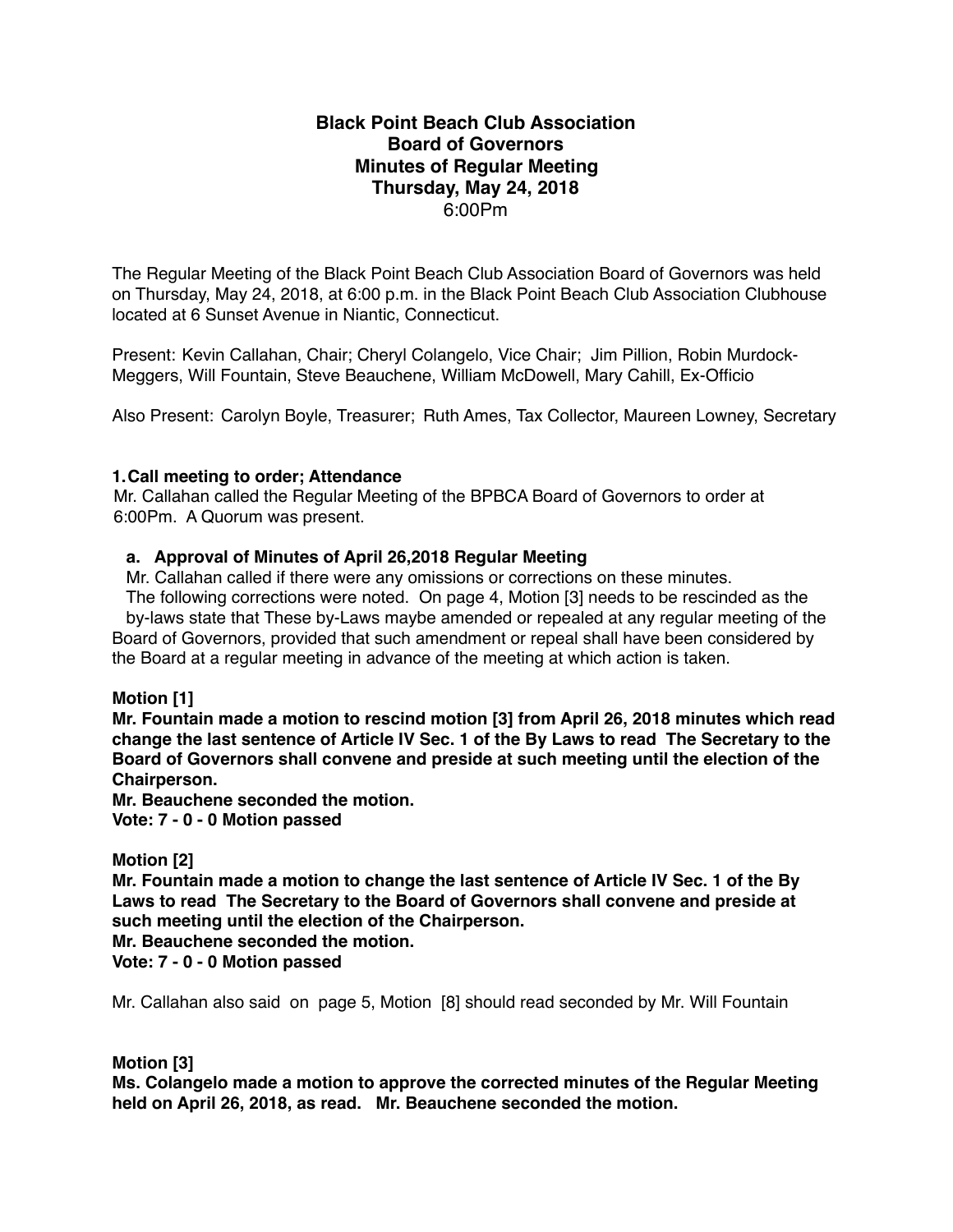# **Vote: 6 - 0 - 1. Motion passed**

#### **2. Public Comments**

Ms. Sue Chodorov, 61 Sea View Avenue, said she had heard rumors that all Black Point kayaks needed to have identification on them and asked what the consequences would be for non members without the proper identification sticker on their kayaks.

# **3. Reports**

# **Treasurer's Report - Carolyn Boyle**

Ms. Boyle presented her report.

Bank Balances as of 4/30/2018 Checking and Sweep accounts \$161,452.99 . Long Term Capital \$86,407.90

# **Tax Collector's Report - Ruth Ames**

Ms. Ames reported that \$223,126.45 has been collected in taxes. \$383.09 is still outstanding for this tax year. 1 property with no payment to date and 2 properties have partially paid. There is still \$25.71 outstanding from the tax year 2016.

#### **Chair's Report - Kevin Callahan**

Mr. Callahan introduced Mr. James Moffett as the new Waterfront Supervisor.

Mr. Callahan reported that he has talked with a few members about forming a couple of committees. One would be a Beautification committee. The committee would bring ideas to the Board for various areas of the association. Ms. Cahill commented that if they plant they need to also water the plantings. As people tend to plant flowers and bushes but don't water them so they tend to die.

The second committee would be the clay tennis court committee. They would research and contact different companies annually to refurbish the clay tennis courts and bring to the Board the list of the companies along with the costs.

Mr. Callahan reported that he contacted Docko about the as built for the Boat Launch and was told there was an \$800.00 charge for it. Mr. Callahan asked Mr. Fountain if having the as built was worth paying the \$800.00. Mr. Fountain said not if they could get the drawing plans for the two knee walls.

Mr. Callahan also reported that Sound Marine said the we have some old and worn out equipment and recommended replacing two of the buoys that are leaning over. The cost would be about \$500.00 each.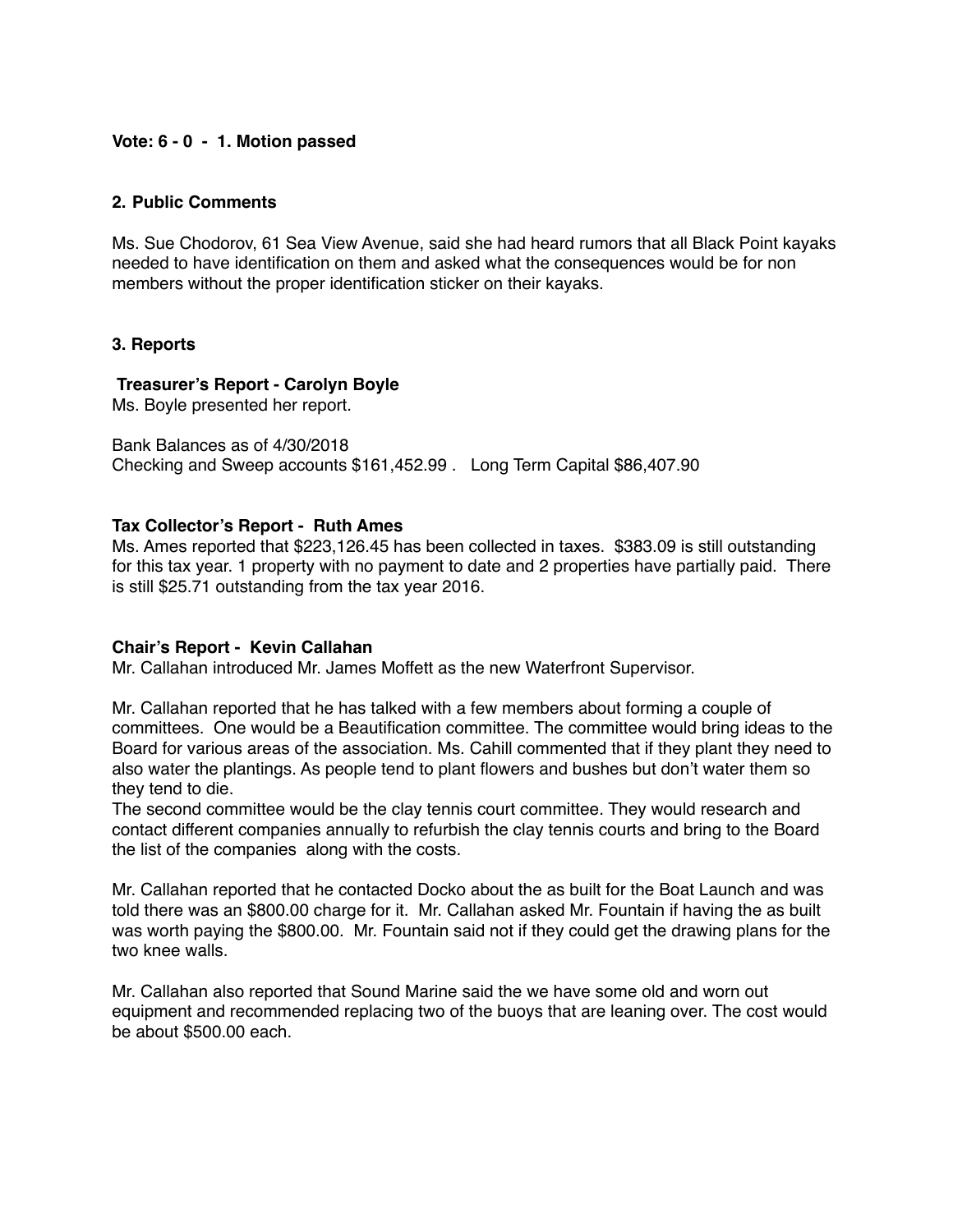Mr. Callahan informed the Board that we had a great Community Clean Up Day on April 27th. Approximately 25 people showed up ready to be put to work. They cleaned the kitchen, bathrooms, the floors, raked leaves, clean the flower beds did plantings. A Very progressive day. Mr. Callahan wanted to thank all the volunteers.

Mr. Callahan reported that the roof at the clubhouse has been re-shingled, 2 gutters were replaced, the club house, sheds, patio and tables were all power washed. He stated that they all had three different bids.

Mr. Callahan informed the Board that the seats on the swings are cracked and need to be replaced. The cost would be approximately \$50.00 - \$60.00 each and the there are five of them.

Mr. Pilion asked what happened to the money from the Geno event. Mr. Callahan said that the men's club had that in their account. Mr. Callahan asked who controls that money the Men and Women's club or the Board of Governors. Discussion followed. Ms. Boyle said the Board of Governors budget is for maintenance and repairs for the playground equipment. Ms. Murdock-Meggers said the men and women's club purchase equipment, but need approval from the Board of Governors.

Mr. Callahan said that there are two pieces of playground equipment that are broken, the horse and the jeep. Ms. Cahill said that all equipment should be checked every year.

Mr. Callahan reported that Mr. Nebelung removes the seaweed from the beach once a week. Ms. Cahill said it should be removed every day. Mr. Callahan stated that Mr. Nebelung would charge \$250.00 for each trip.

Mr. Callahan also reported that Ms. Carven decided to repair the seawall from land side instead of waterside.

Mr. Callahan said they are checking around to find a company that could install new railings at the walkway by Sea View. The walkway will have to be closed until a new rail can be put in for safety reasons and liability.

Mr. Callahan mentioned the rules for the Open House usage. The rule put in place in May of 2009 states the Open House will be on Thursdays for the months of July and August from 1 to 4p.m. and from 6 to 9 p.m. for members only and no alcohol allowed. He asked if the Board wanted to amend the rule or leave the same. Mr. Fountain said he did not think that keys to the clubhouse should be given to everyone. Mr. Pillion said the key could be given to the group at the beginning of the season and that they would need to return the key at the end of the season. Ms. Cahill said that Mr. Callahan only gave the keys out to the list of people who were on the list given to him by the former Association Manager and that the Thursday group was not on the list as having a key. Ms. Murdock-Meggers stated that giving out the keys should be given out case by case.

Mr. Callahan said Mr. Moffett brought up about having a defibrillator at the beach and one at the club house. Various Board members said it had been talked about a few years ago but found out the liability would be too great.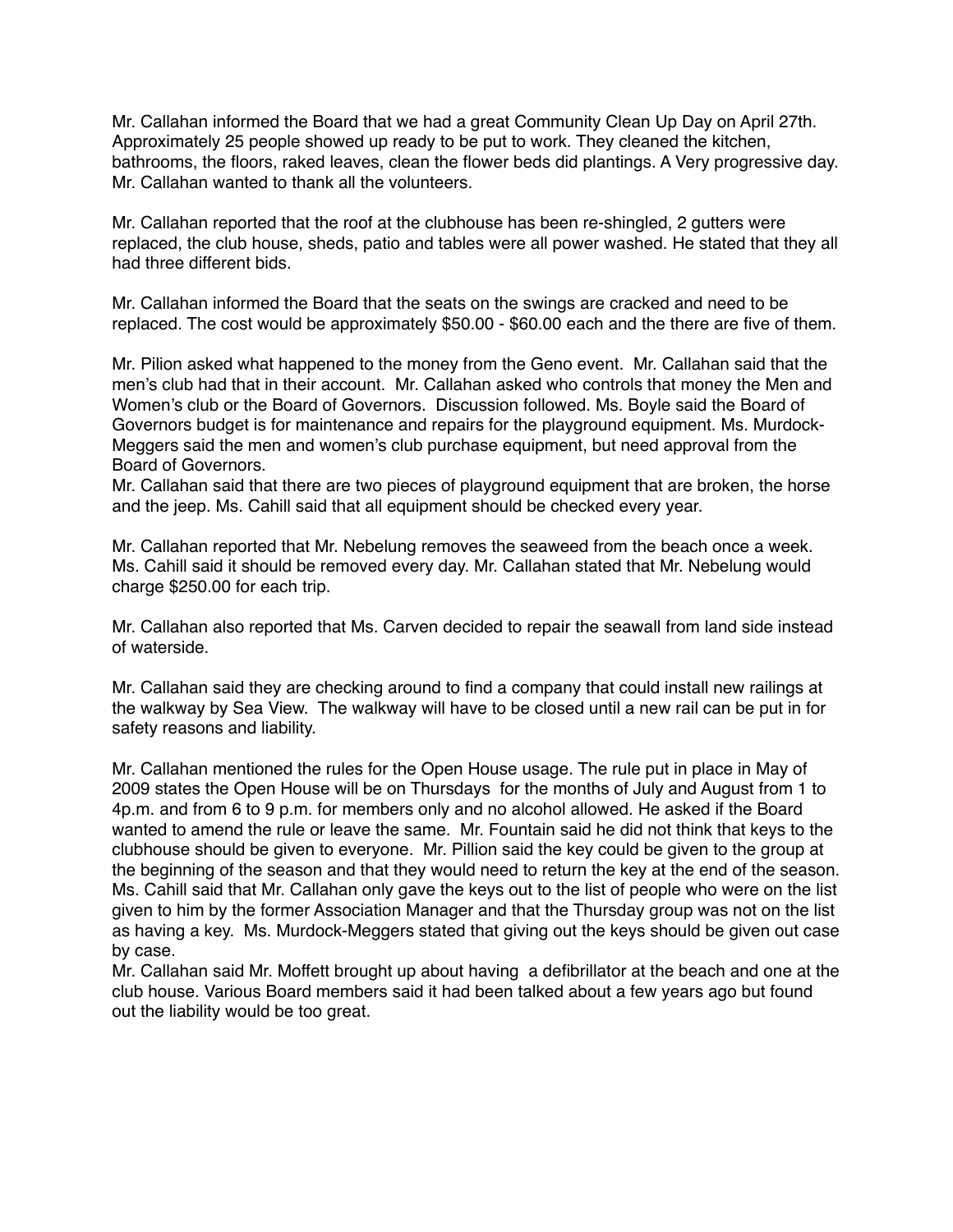# **Ex Officio to Zoning - Steve Beauchene**

Mr. Beauchene reported that the Zoning Board questions the regulations about conforming lots and asked if it came under Zoning or the Board of Governors. Ms Cahill said it came under the Board of Governors as they are the Planning Board.

Mr. Beauchene reported that the Zoning commission was thinking about changing the zoning permit fees as the top fee is \$600.00 for anything over \$100,000.00. Ms. Murdock-Meggers thought the zoning Board should check with other associations and towns to see what is customary and usual.

# **Ex officio to Zoning Board of Appeals - Jim Pillion**

Mr. Pillion reported that the ZBA will have a hearing on June 2, 2018

# **4) New Business**

Ms. Colangelo asked if we could print out the list of rules for the members. Mr. Callahan said there will be a one page rules inserted in the first Black Pointer.

Mr. Fountain asked if the Recreation Director has a valid water safety instructor certificate.

Ms. Colangelo spoke about registering the small watercraft. She said she has 68 registered so far.

# **\*\*Motion [4]**

**Ms. Colangelo made a motion that unidentified small watercraft be removed from the kayak racks and placed on the beach.**

**Mr. Beauchene seconded the motion.**

#### **Vote: 6 - 0 - 1 Motion passed**

Ms. Colangelo mentioned that Mr. Roth was interested in giving a free tennis clinic and then giving lessons and would give some of the money back to the Association. He has his own liability ins. Ms. Murdock-Meggers thought its was a great idea. Ms. Cahill said we had someone do that years ago and they gave back 10% to the Association. Ms. Colangelo will speak with Mr. Roth and find out more details.

# **5) Old Business**

Mr. Beauchene said that GZA will make a 10-15 minute presentation at the Annual meeting regarding the repair to the main groin/steel pier.

# **6) Communications** - Made available

# **7) Public comments**

No Comments

# **8) BOG Response**

Response was given under new business.

#### **Executive Session**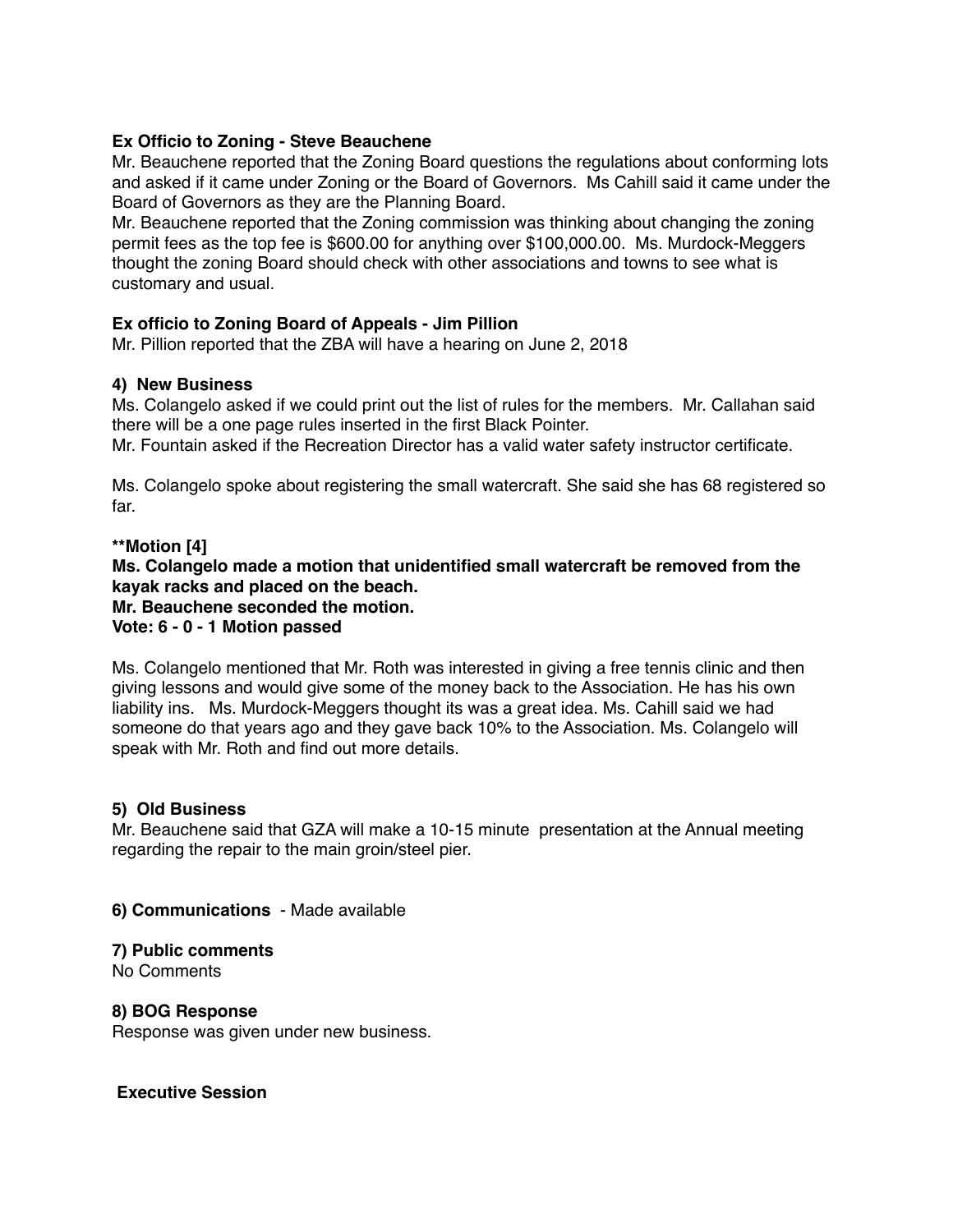**\*\*Motion [5] Ms. Colangelo made a motion at 7:58Pm to enter Executive Session to discuss personnel matters. Mr. Mcdowell seconded the motion.**

**Vote: 7 - 0 - 0. Motion Passed.**

**\*\* Motion [6] Mr. McDowell made a motion to exit Executive Session at 8:10pm. No action taken. Mr. Fountain seconded the motion. Vote: 7 - 0 - 0. Motion Passed.**

**\*\*Motion [7] Mr. McDowell made a motion that the Regular Meeting of the Black Point Beach Club Association Board of Governors be adjourned at 8:11 p.m. Mr. Beauchene seconded the motion. Vote 7 - 0 - 0. Motion Passed**

**Respectfully submitted,**

**Maureen Lowney, Secretary**